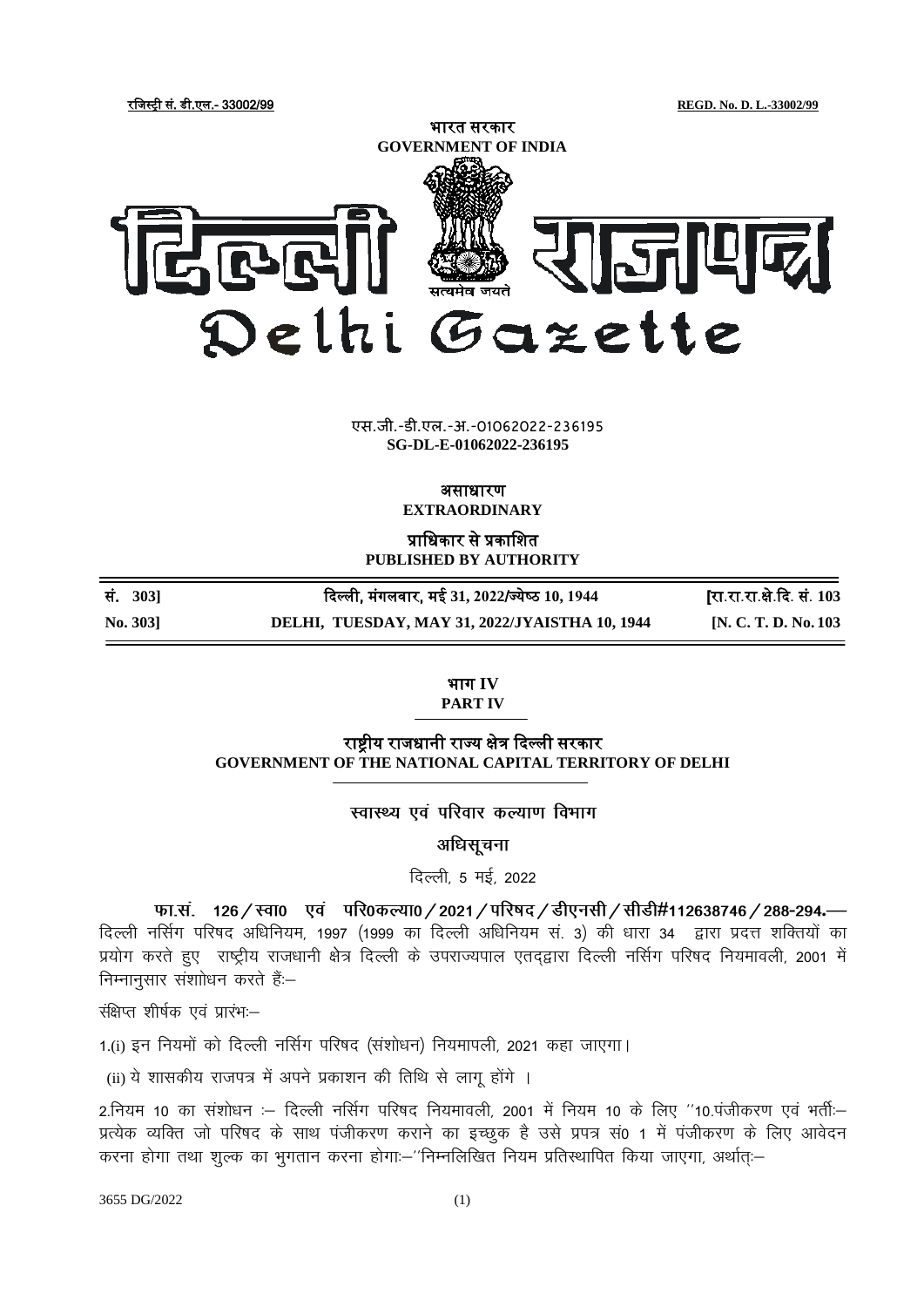| क्रम सं.       | प्रयोजन                                                | संशोधित शुल्क                    |
|----------------|--------------------------------------------------------|----------------------------------|
| 1 <sub>1</sub> | प्रथम पंजीकरण - बी0एस0सी0                              | 2000                             |
| 2.             | प्रथम पंजीकरण - जी0एन0एम0                              | 2000                             |
| 3 <sub>1</sub> | प्रथम पंजीकरण - ए0एन0एम0                               | 1000                             |
| 4.             | पुनः पंजीकरण - बी0एस0सी0                               | 1000                             |
| 5.             | पुनः पंजीकरण - जी0एन0एम0                               | 1000                             |
| 6.             | पुनः पंजीकरण - ए0एन0एम0                                | 1000                             |
| 7 <sub>1</sub> | पुनः पंजीकरण – आर0एन0                                  | 1000                             |
| 8.             | पुनः पंजीकरण - आर0एम0                                  | 1000                             |
| 9.             | अनापत्ति प्रमाण पत्र                                   | 500                              |
| 10.            | नवीकरण जी0एन0एम0, बी0एस0सी0, आर0एन0, आर0एम0            | 500                              |
| 11.            | ए0एन0एम0 नवीकरण                                        | 500                              |
| 12.            | दस्तावेजों का सत्यापन्न                                | 500                              |
| 13.            | स्थानान्तरण प्रमाण -पत्र                               | 200                              |
| 14.            | अतिरिक्त योग्यता                                       | 1000                             |
| 15.            | पुनः सक्रिय कराना जी0एन0एम0, बी0एस0सी0, आर0एन0, आर0एम0 | 1000                             |
| 16.            | पुनः सक्रिय कराना ए०एन०एम०                             | 1000                             |
| 17.            | विदेशी सत्यापन्न /गुड स्टेंडिंग प्रमाण -पत्र           | 4000 / $-$ रूपये + डाक<br>प्रभार |

राष्ट्रीय राजधानी क्षेत्र दिल्ली के उपराज्यपाल के आदेश से तथा उनके नाम पर.

आर.के. मीणा. उप सचिव

## **HEALTH AND FAMILY WELFARE DEPARTMENT**

## **NOTIFICATION**

Delhi, the 5th May, 2022

**F. No. 126/H&FW/2021/Council/DNC/CD#112638746/288-294.—** In exercise of the powers conferred by section 34 of Delhi Nursing Council Act, 1997 (Delhi Act No.3 of 1999), the Lieutenant Governor of National Capital Territory of Delhi, is pleased to amend the Delhi Nursing Council Rules, 2001 as under:

Short Title and Commencement:-

1. (i) These Rules may be called the Delhi Nursing Council (Amendment) Rules, 2021.

(ii) They shall come into the force with effect from the date of their publication in the official Gazette.

2. Amendment of Rule 10:- In the Delhi Nursing Council Rules, 2001 for Rule 10, "10. Registration and Enlistments:- Every person who desires to get registered with the Council shall apply for registration in Form No. 1 and shall pay a fees:-" the following rule shall be substituted namely:-

| S.No. | Purpose                          | <b>Revised fee</b> |
|-------|----------------------------------|--------------------|
| . .   | <b>First Registration- B.Sc.</b> | 2000               |
| ٠.    | <b>First Registration- GNM</b>   | 2000               |